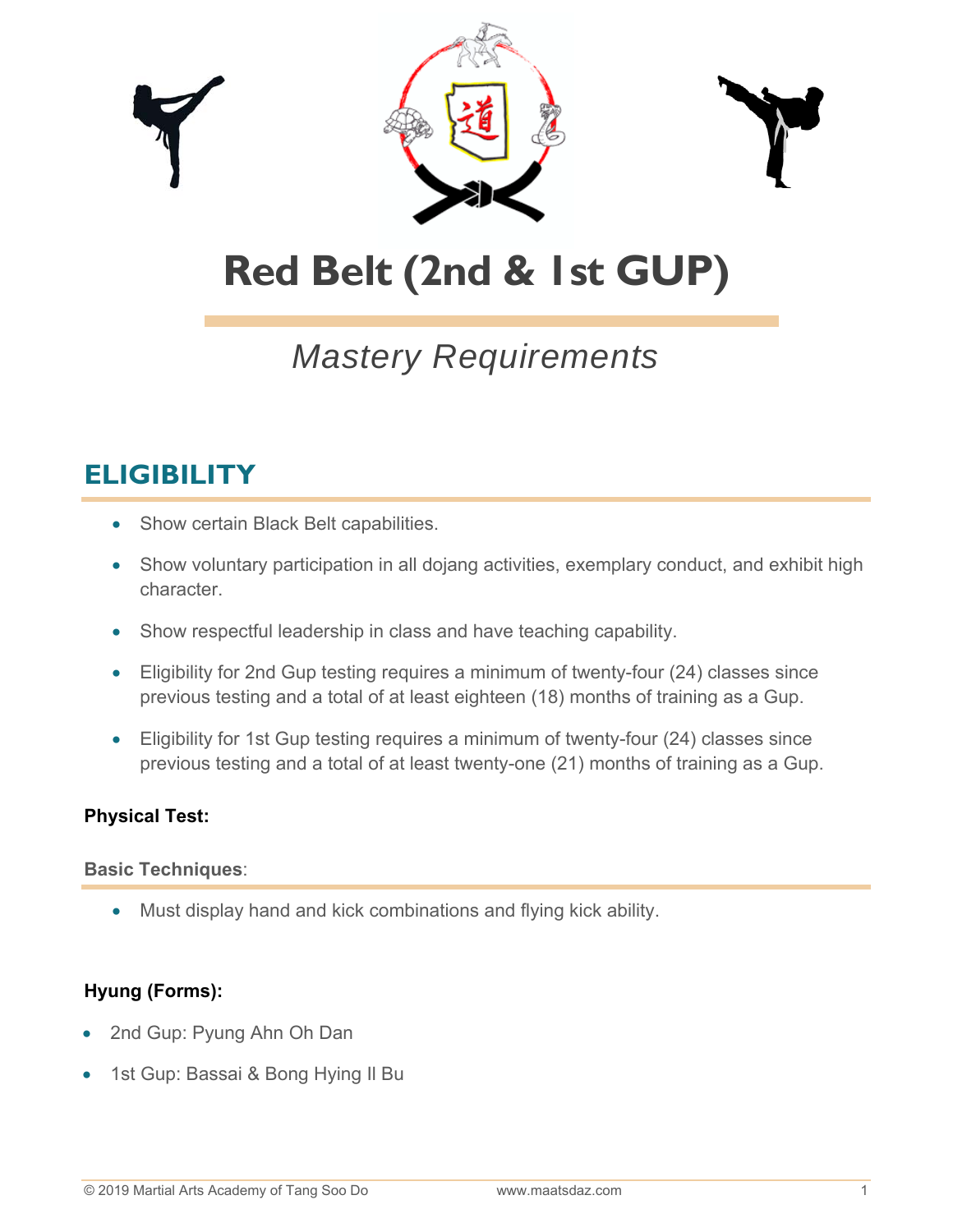#### **Red Belt (2nd & 1st GUP)**

*Mastery Requirements* 

#### **Dae Ryun (Sparring):**

- One steps, hand & kick techniques (1) through (20).
- Free sparring- one against one.
- Demonstration of one against two may be required.

#### **Ho Sin Sul (Defensive Abilities):**

- Self defense techniques (1) through (20).
- Basic self-defense ability against weapons.

#### **Kyuck Pa (Breaking Abilities):**

• One (1) or two (2) boards required (examiners discretion). Speed breaking by hand and/or foot.

#### **Knowledge:**

- The student should be fully knowledgeable and able to explain all theory and philosophy to lower ranking students.
- The students leadership and teaching ability may be tested.
- Student should be able to administer individual classes, covering all matters as an assistant.
- Suggested questions:
	- o What do the five (5) Codes of Tang Soo Do mean to you and your life?
	- o How are you different from others who do not take Tang Soo Do?
	- o What has Tang Soo Do done for your life?
	- o Why is Hyung important in improving your martial arts physically and mentally?
	- o What is mental discipline? How would you try to gain this discipline?